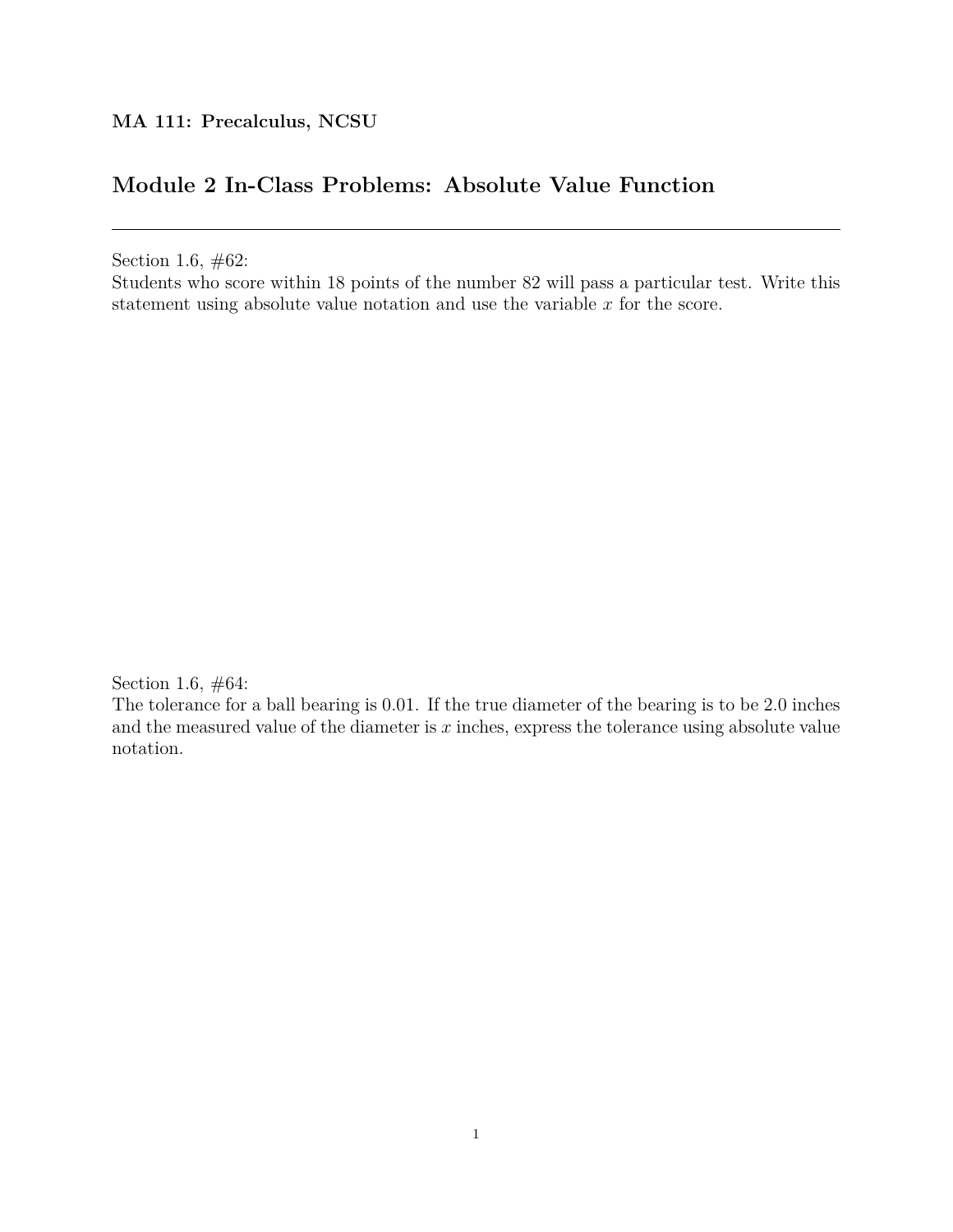### Section 1.6, not in textbook

Solve the following absolute value inequalities. Show your answers on a number line and in standard interval notation for your final answers.

a. 
$$
|2x - 4| \ge 8
$$
  
b.  $|2x - 4| < 8$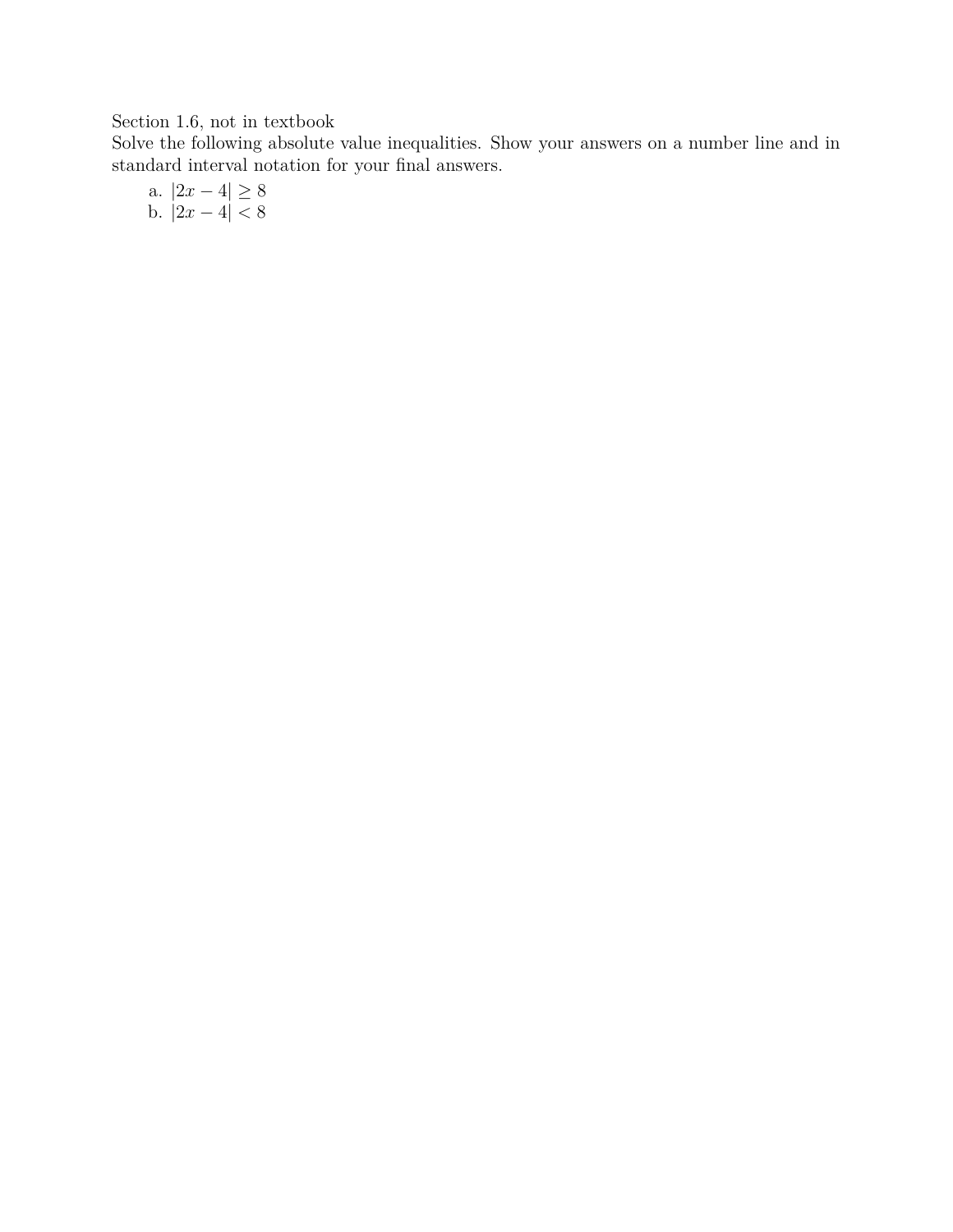### **Module 2 In-Class Problems: Absolute Value Function**

Section 1.6,  $\#62$ :

Students who score within 18 points of the number 82 will pass a particular test. Write this statement using absolute value notation and use the variable *x* for the score.

A student passes the test if their score is within 18 below or 18 above 82. Then if we subtract the score *x* from 82, we should have  $-18 \leq 82 - x \leq 18$  (the difference is negative if the student scores higher than 82). In absolute value form, this means

$$
|82 - x| \le 18
$$

Section 1.6, #64:

The tolerance for a ball bearing is 0*.*01. If the true diameter of the bearing is to be 2*.*0 inches and the measured value of the diameter is *x* inches, express the tolerance using absolute value notation.

Similar to the previous question, we can say that the difference between the exact/true diameter and the measured diameter *x* must fall between *−*0*.*01 and 0*.*01. Then we have

$$
|2.0 - x| \le 0.01
$$

Section 1.6, not in textbook

Solve the following absolute value inequalities. Show your answers on a number line and in standard interval notation for your final answers.

a. *|*2*x −* 4*| ≥* 8

Since we want to know when the absolute value of  $2x - 4$  is greater than or equal to 8, we will consider two cases:

$$
2x - 4 \ge 8
$$
 and 
$$
2x - 4 \le -8
$$
  

$$
2x \ge 12
$$
 and 
$$
2x \le -4
$$
  

$$
x \ge 6
$$
 and 
$$
x \le -2
$$

The solution in standard interval notation is  $(-\infty, -2] \cup [6, \infty)$ . On a number line, we have:

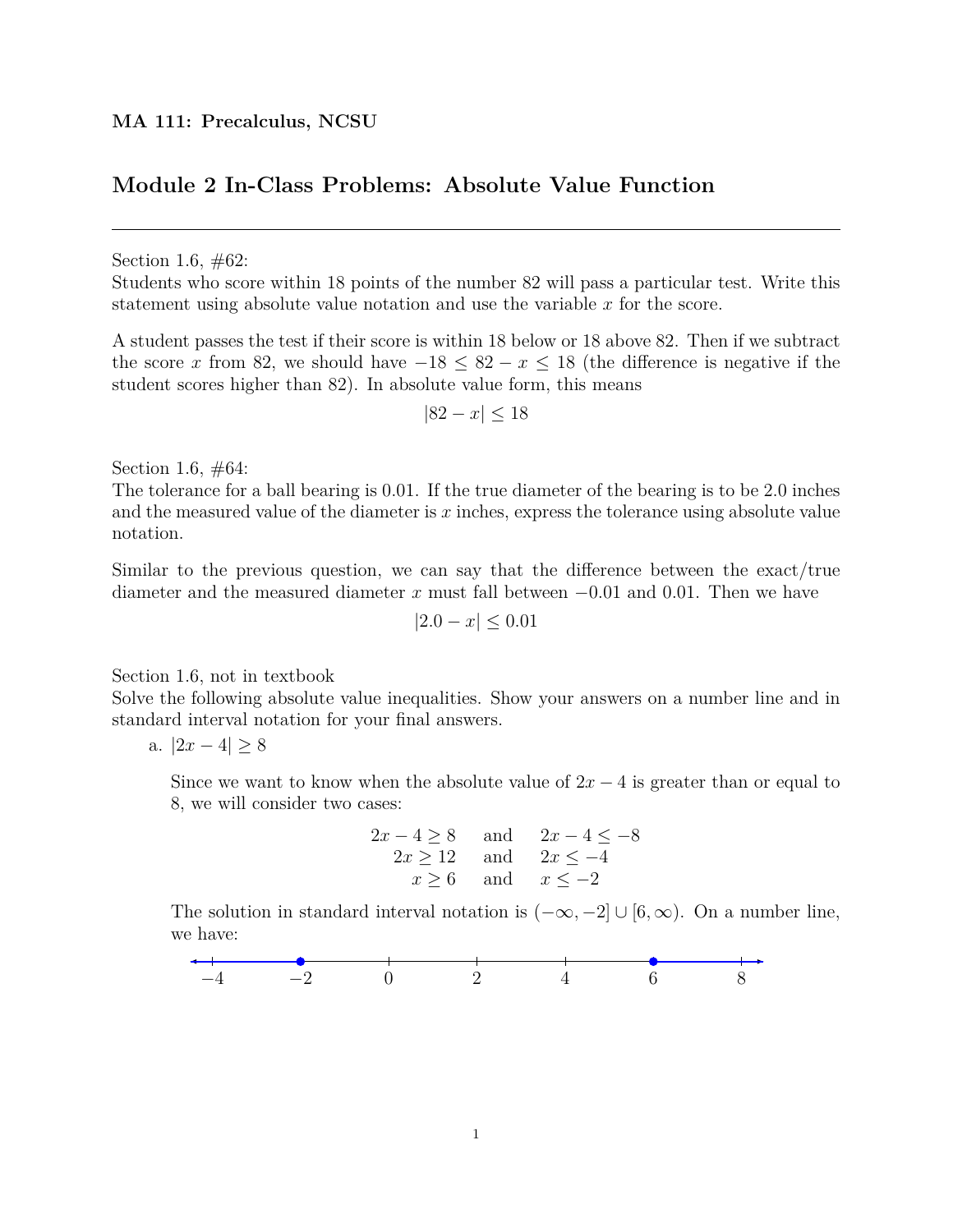**b.**  $|2x - 4|$  < 8

Here we want to know when the absolute value of  $2x - 4$  is less than 8:

$$
-8 < 2x - 4 < 8 \\
-4 < 2x < 12 \\
-2 < x < 6
$$

The solution in standard interval notation is (*−*2*,* 6). On a number line, we have:

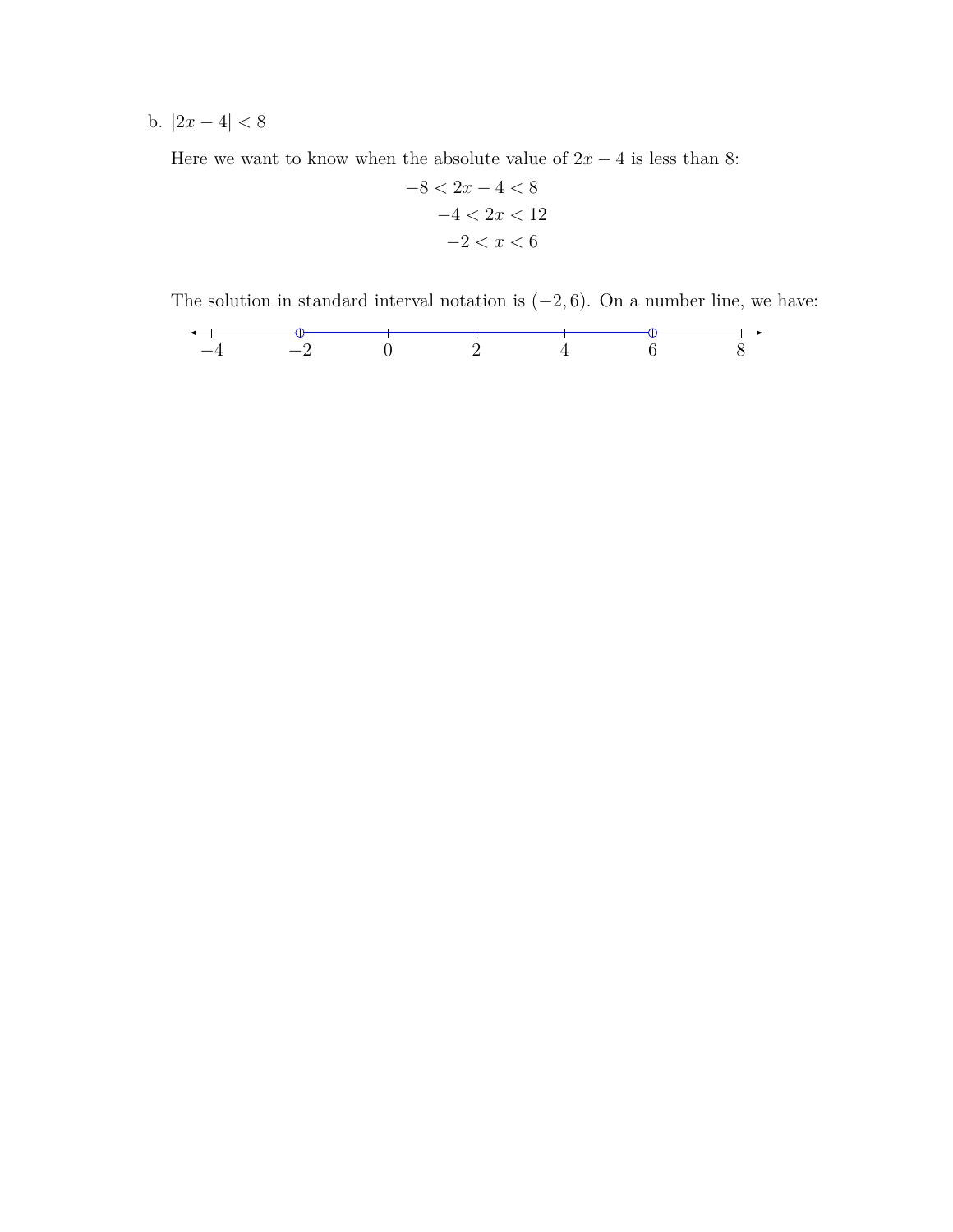# **Module 6 In-Class Problems: Quadratic Functions**

Section 3.2, #86:

Find the dimensions of the rectangular corral split into 2 pens of the same size producing the greatest possible enclosed area given 300 feet of fencing.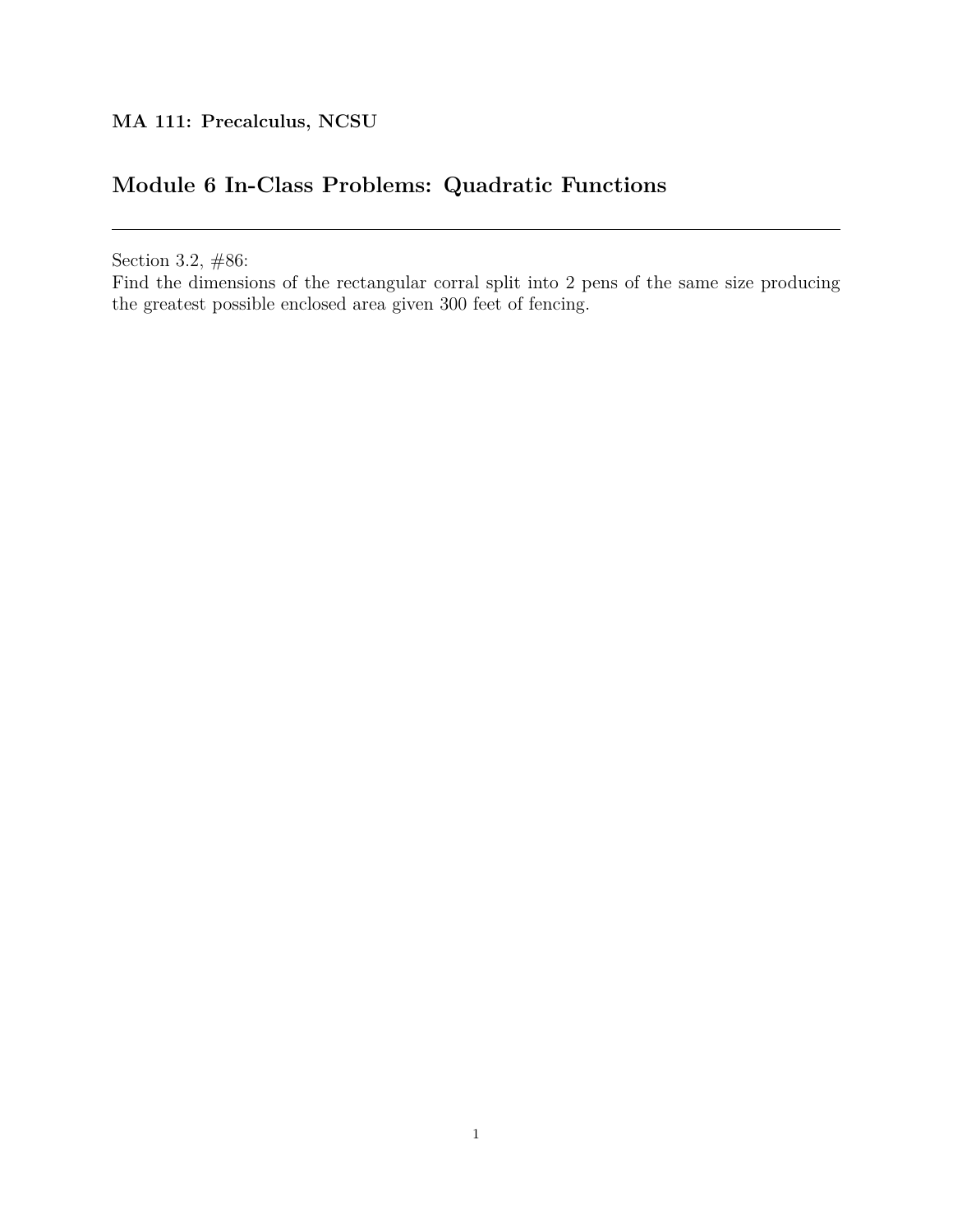### Module 6 In-Class Problems: Quadratic Functions

Section 3.2, #86:

Find the dimensions of the rectangular corral split into 2 pens of the same size producing the greatest possible enclosed area given 300 feet of fencing.

First, we must draw a picture to understand what we are calculating:



We know that all the sides must add up to the fencing available - 300  $ft$ . Then we have:

$$
2l + 3w = 300
$$

We'll solve this equation for one of the variables. Here, we will solve for  $w$  (at the end of this problem, we will solve for  $l$  as well):

$$
3w = 300 - 2l
$$

$$
w = \frac{300}{3} - \frac{2l}{3}
$$

$$
= 100 - \frac{2}{3}l
$$

What we really want is to find the maximum area possible in this situation, so let's find the area function for these pens:

$$
A = l \cdot w
$$

$$
A(l) = l \left( 100 - \frac{2}{3}l \right)
$$

$$
= 100l - \frac{2}{3}l^2
$$

Although it's not in the order we're used to, this is a quadratic function in  $l$ . Since the coefficient of  $l^2$  is negative, this is a concave down parabola. The highest point on the graph will give the maximum value of the area function. This occurs at the vertex.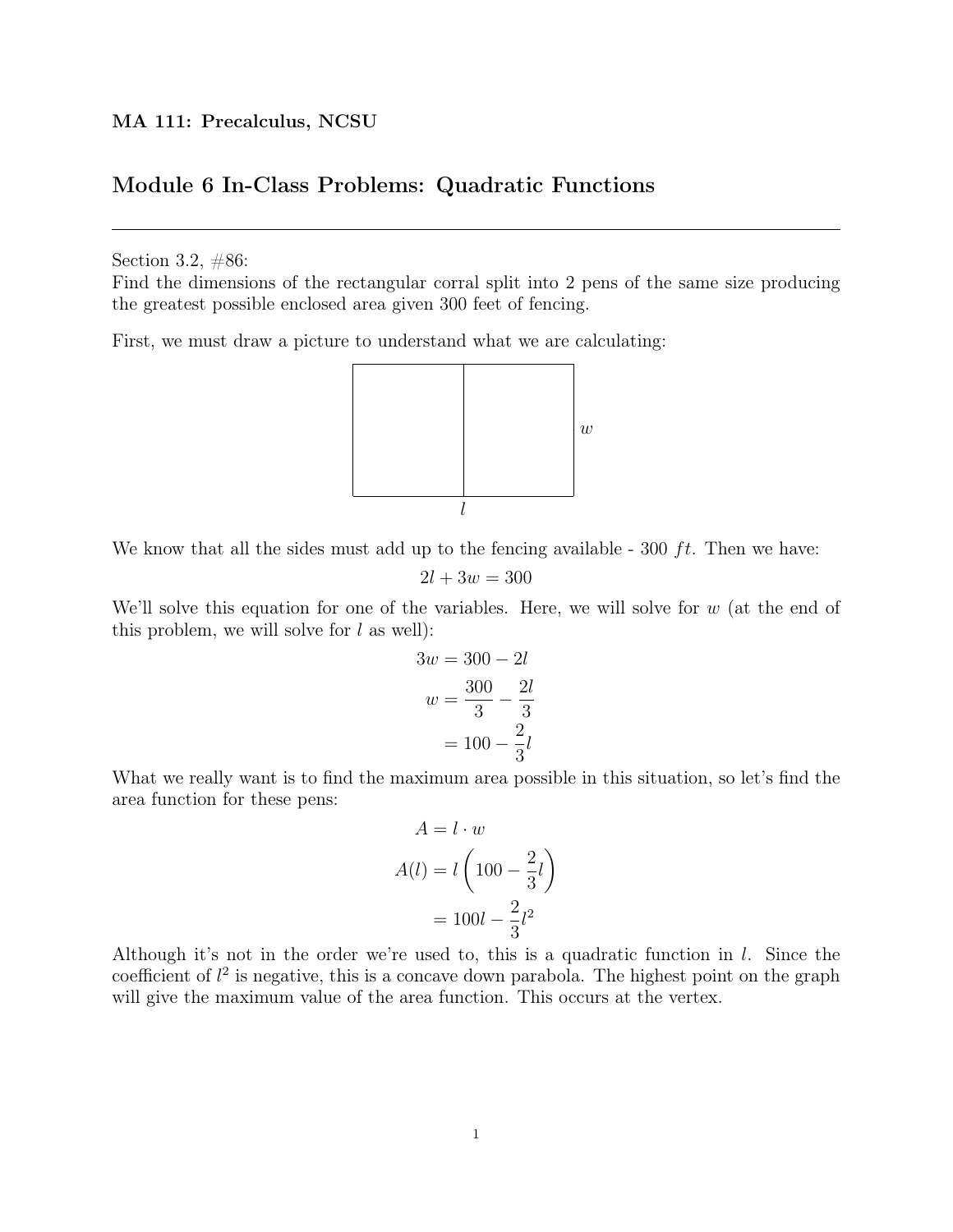Let's find the l-coordinate of the vertex:

$$
l = -\frac{b}{2a}
$$
  
=  $-\frac{100}{2\left(-\frac{2}{3}\right)}$   
=  $-\frac{100}{-\frac{4}{3}}$   
=  $-100\left(-\frac{3}{4}\right)$   
= 75

Then the maximum possible area is given by  $A(75)$ :

$$
A(75) = 100(75) - \frac{2}{3}(75)^{2}
$$

$$
= 7500 - \frac{2}{3}(5625)
$$

$$
= 3750
$$

The maximum possible area is 3750  $ft^2$ .

Finally, let's find the corresponding width:

$$
w = 100 - \frac{2}{3}(75)
$$
  
= 100 - 50  
= 50

The dimensions of the corral that maximize the area are 75  $ft$  long and 50  $ft$  wide. Solving for  $l$  instead:

$$
2l = 300 - 3w
$$
  
\n
$$
l = \frac{300}{2} - \frac{3w}{2}
$$
  
\n
$$
= 150 - \frac{3}{2}w
$$
  
\n
$$
A(w) = \left(150 - \frac{3}{2}w\right)w
$$
  
\n
$$
= 150w - \frac{3}{2}w^2
$$
  
\n
$$
w \text{ (vertex)} = -\frac{150}{2\left(-\frac{3}{2}\right)}
$$
  
\n
$$
= 50
$$
  
\n
$$
l = 75
$$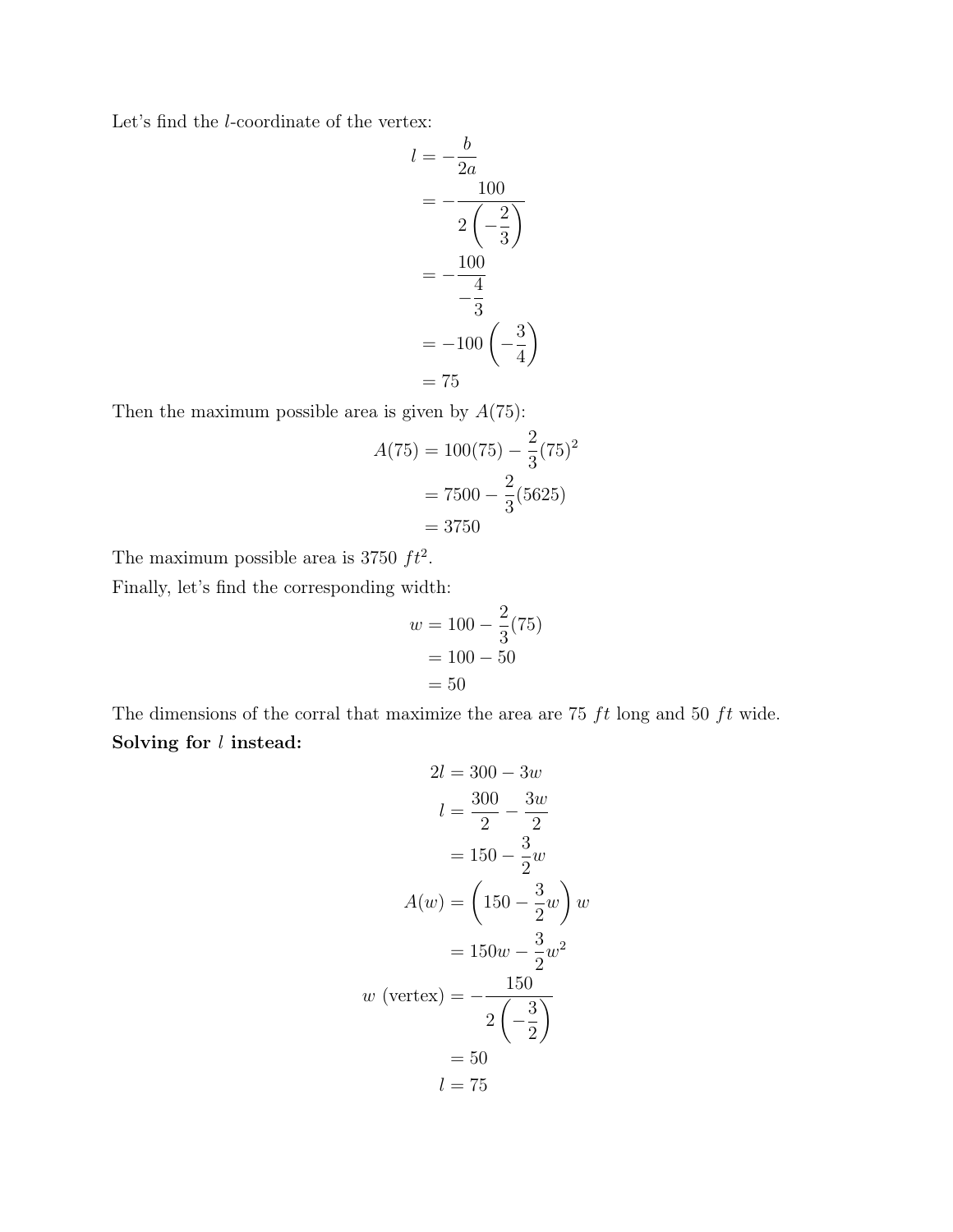## **Module 7 In-Class Problems: Higher Degree Polynomials**

Section 3.3, #66:

An oil slick is expanding as a circle. The radius of the circle is increasing at the rate of 20 meters per day. Express the area of the circle as a function of *d*, the number of days elapsed.

Section 3.3, #69:

An open box is to be constructed by cutting out square corners of *x*-inch sides from a piece of cardboard 8 inches by 8 inches and then folding up the sides. Express the volume of the box as a function of *x*.